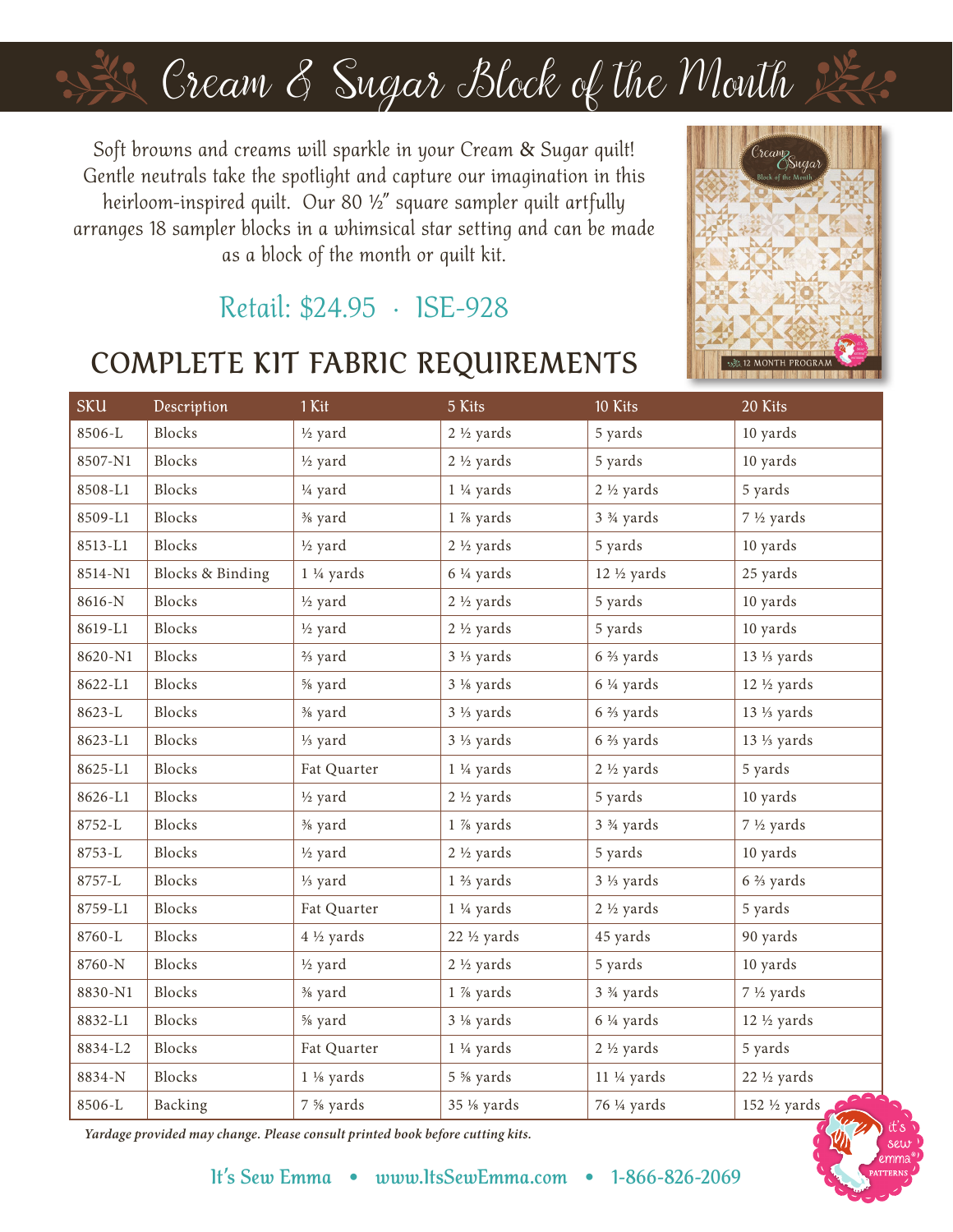# Cream & Sugar Block of the Month

Soft browns and creams will sparkle in your Cream & Sugar quilt! Gentle neutrals take the spotlight and capture our imagination in this heirloom-inspired quilt. Our 80 ½" square sampler quilt artfully arranges 18 sampler blocks in a whimsical star setting and can be made as a block of the month or quilt kit.

### Retail: \$24.95 · ISE-928

#### **COMPLETE BOM FABRIC REQUIREMENTS**



| <b>SKU</b> | Description                 | 1 BOM                | 5 BOMs                              | 10 BOMs                              | 20 BOMs                |
|------------|-----------------------------|----------------------|-------------------------------------|--------------------------------------|------------------------|
| 8506-L     | Blocks                      | 1/2 yard             | $2\frac{1}{2}$ yards                | 5 yards                              | 10 yards               |
| 8507-N1    | Blocks                      | 1/2 yard             | $2\frac{1}{2}$ yards                | 5 yards                              | 10 yards               |
| 8508-L1    | Blocks                      | 1/ <sub>3</sub> yard | $1\frac{2}{3}$ yards                | $3\frac{1}{3}$ yards                 | $6\frac{2}{3}$ yards   |
| 8509-L1    | Blocks                      | 1/2 yard             | $2\frac{1}{2}$ yards                | 5 yards                              | 10 yards               |
| 8513-L1    | Blocks                      | % yard               | $3\frac{1}{8}$ yards                | $6\frac{1}{4}$ yards                 | $12 \frac{1}{2}$ yards |
| 8514-N1    | <b>Blocks &amp; Binding</b> | $1\frac{1}{4}$ yards | $6\frac{1}{4}$ yards                | 12 1/2 yards                         | 25 yards               |
| 8616-N     | Blocks                      | % yard               | $3\frac{1}{8}$ yards                | $6\frac{1}{4}$ yards                 | $12 \frac{1}{2}$ yards |
| 8619-L1    | Blocks                      | 1/2 yard             | $2\frac{1}{2}$ yards                | 5 yards                              | 10 yards               |
| 8620-N1    | Blocks                      | 3/ <sub>4</sub> yard | 3 <sup>3</sup> / <sub>4</sub> yards | 7 ½ yards                            | 15 yards               |
| 8622-L1    | Blocks                      | % yard               | 4 % yards                           | 8 <sup>3</sup> / <sub>4</sub> yards  | $17 \frac{1}{2}$ yards |
| 8623-L     | Blocks                      | 1/2 yard             | $2\frac{1}{2}$ yards                | 5 yards                              | 10 yards               |
| 8623-L1    | Blocks                      | 1/ <sub>3</sub> yard | $1\frac{2}{3}$ yards                | $3\frac{1}{3}$ yards                 | $6\frac{2}{3}$ yards   |
| 8625-L1    | Blocks                      | 1/ <sub>3</sub> yard | $1\frac{2}{3}$ yards                | $3\frac{1}{3}$ yards                 | $6\frac{2}{3}$ yards   |
| 8626-L1    | Blocks                      | % yard               | 1 % yards                           | 3 <sup>3</sup> / <sub>4</sub> yards  | 7 ½ yards              |
| 8752-L     | Blocks                      | 1/ <sub>3</sub> yard | $1\frac{2}{3}$ yards                | 3 1/ <sub>3</sub> yards              | 6 % yards              |
| $8753 - L$ | Blocks                      | 1/2 yard             | $2\frac{1}{2}$ yards                | 5 yards                              | 10 yards               |
| 8757-L     | Blocks                      | % yard               | 1 % yards                           | 3 <sup>3</sup> / <sub>4</sub> yards  | 7 ½ yards              |
| 8759-L1    | Blocks                      | 1/4 yard             | $1\frac{1}{4}$ yards                | $2\frac{1}{2}$ yards                 | 5 yards                |
| 8760-L     | Blocks                      | 4 % yards            | 24 % yards                          | 48 <sup>3</sup> / <sub>4</sub> yards | 97 1/2 yards           |
| 8760-N     | Blocks                      | % yard               | $3\frac{1}{8}$ yards                | $6\frac{1}{4}$ yards                 | $12 \frac{1}{2}$ yards |
| 8830-N1    | Blocks                      | % yard               | 1 % yards                           | $3\frac{3}{4}$ yards                 | 7 ½ yards              |
| 8832-L1    | Blocks                      | % yard               | 3 1/8 yards                         | $6\frac{1}{4}$ yards                 | 12 1/2 yards           |
| 8834-L2    | Blocks                      | 1/ <sub>3</sub> yard | $1\frac{2}{3}$ yards                | 3 1/ <sub>3</sub> yards              | 6 % yards              |
| 8834-N     | Blocks                      | $1\frac{1}{4}$ yards | $6\frac{1}{4}$ yards                | 12 1/2 yards                         | 25 yards               |
| 8506-L     | Backing                     | 7 % yards            | 35 1/8 yards                        | 76 ¼ yards                           | 152 ½ yards 2006       |

*Yardage provided may change. Please consult printed book before cutting kits.*